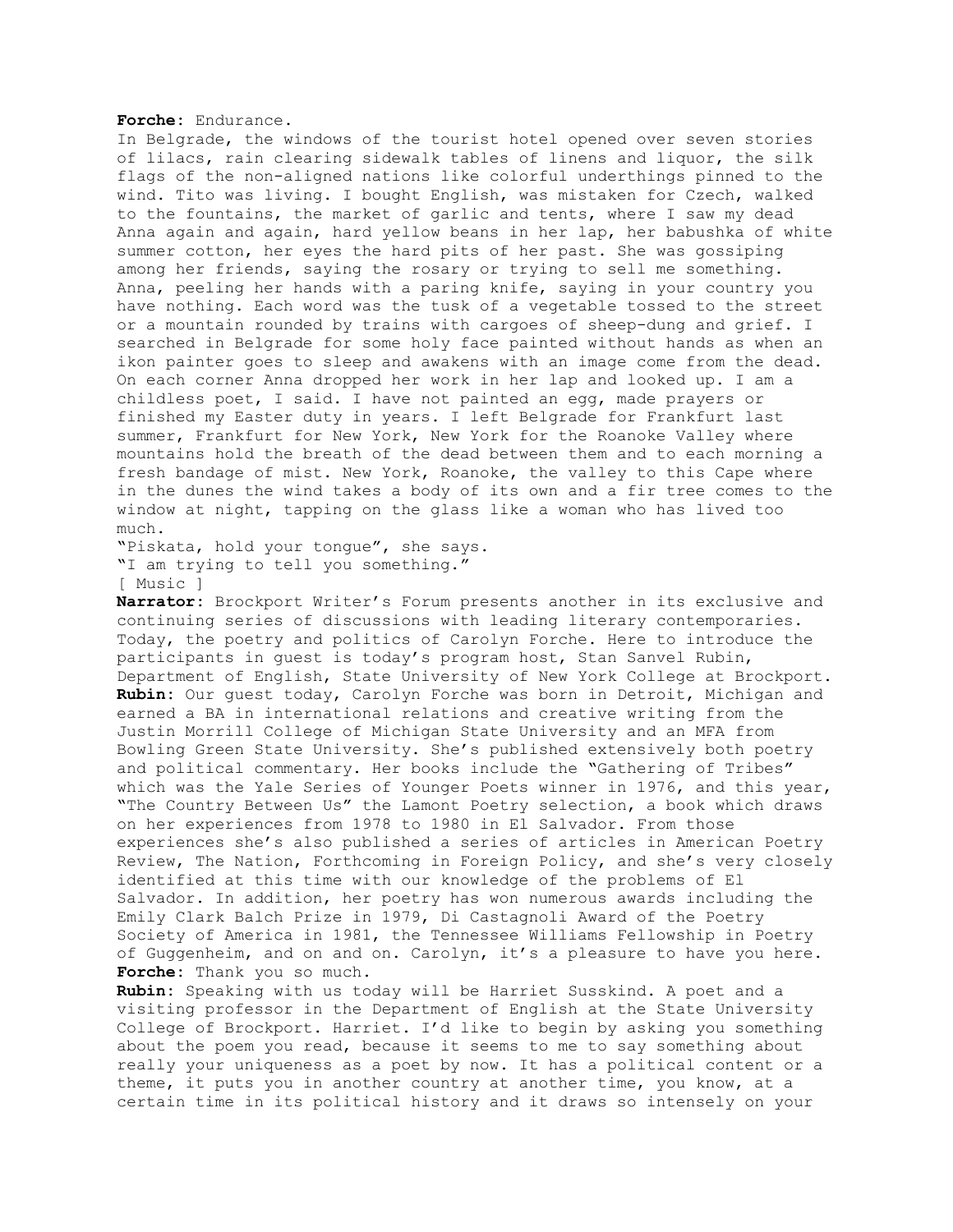own memory of this woman, on your own grandmother. Would you say something about the conjunction of those two things and you as a poet? **Forche:** Well I was raised by my Slovak grandmother, my father**'**s mother. She lived with us when we were little and she was an old peasant woman from Slovakia and she had legs that were like elephant legs and Etta Gennick shoes and little round wire-rimmed glasses and a babushka, and she used to speak Slovak to us. My mother used to say that she told us a lot of lies and stories. My mother and my grandmother didn**'**t get along all that well all the time and partially be mother-in-law business and partially it was cultural in many things and I as the oldest daughter; seven children, was the bridge in between my mother and my Slovak grandmother. And this poem came out of a story that I remembered her telling us when we were little and it was that, in the old country she would always say **"**everything is so much better in the old country**"** and you have this in the old country and that in the country, and **"**in this country there is nothing**"**, you know, she would always say that. And she said once, **"**In the old country, there are no weeds in the woods and there are only nice; there**'**s a nice carpet of grass between all of the trees.**"** And my mother said, **"**No that can**'**t be true.**"** She said, **"**Not like you have here all of this junk between the trees.**"** So, years later I went to Belgrade to observe the conference of non-aligned nations which was held in 1978 in the summer under Tito**'**s sponsorship when he was still alive. And after the Belgrade conference, I was interested in the non-aligned movement at that time so I was going there. I went to Serbia to go on a little vacation to a little village called [foreign word spoken], and in, on the train going into the village, we had to enter a woods for the first time, my first eastern European woods and there it was, the nice carpet of grass between the trees with no weeds and I stood up on the train and I said to everyone, **"**There are no weeds in the woods**"** and everyone was laughing at me and sort of looking at me very peculiarly. They didn**'**t understand what I was saying, but they thought maybe I had too much heat, too much on the train and they wanted me to get off and get some air at the next stop and I said, **"**No, you don**'**t understand. This means that Anna was telling me the truth.**"** And I tried to say this in Serbian, in French, in English and I couldn**'**t communicate it. I probably never would have even if I spoke fluent Serbian, but I was trying in this poem than to write a poem about Anna and my life with her and then this business of going to Eastern Europe for the first time and being able to see what she was talking about all that time. **Susskind:** I think it**'**s just marvelous because what happens in your poems, you kind of step into the truth. You step into a reality and then the language and the form come together so beautifully. I fell in love with Anna from the first book in **"**Gathering the Tribes**"**, and I hope it won**'**t embarrass you, but I want to read something that Stanley Kunitz said about you which I think is absolutely prophetic. This in the Yale, the first book, he says **"**Carolyn Forche**'**s poems give an illusion of artlessness because they spring from the simplest and deepest human feelings, from an earthling**'**s awareness of the systemic pulse of creation. The poems tell us she is at home anyplace under the stars wherever there are fields or mountains, lakes or rivers, persons who stir her atavistic fond sense.**"** And then he says the most wonderful thing about Carolyn. He says, **"**She listens.**"** And I think from that impulses obviously come this wonderful kind of sense of history in the poem, but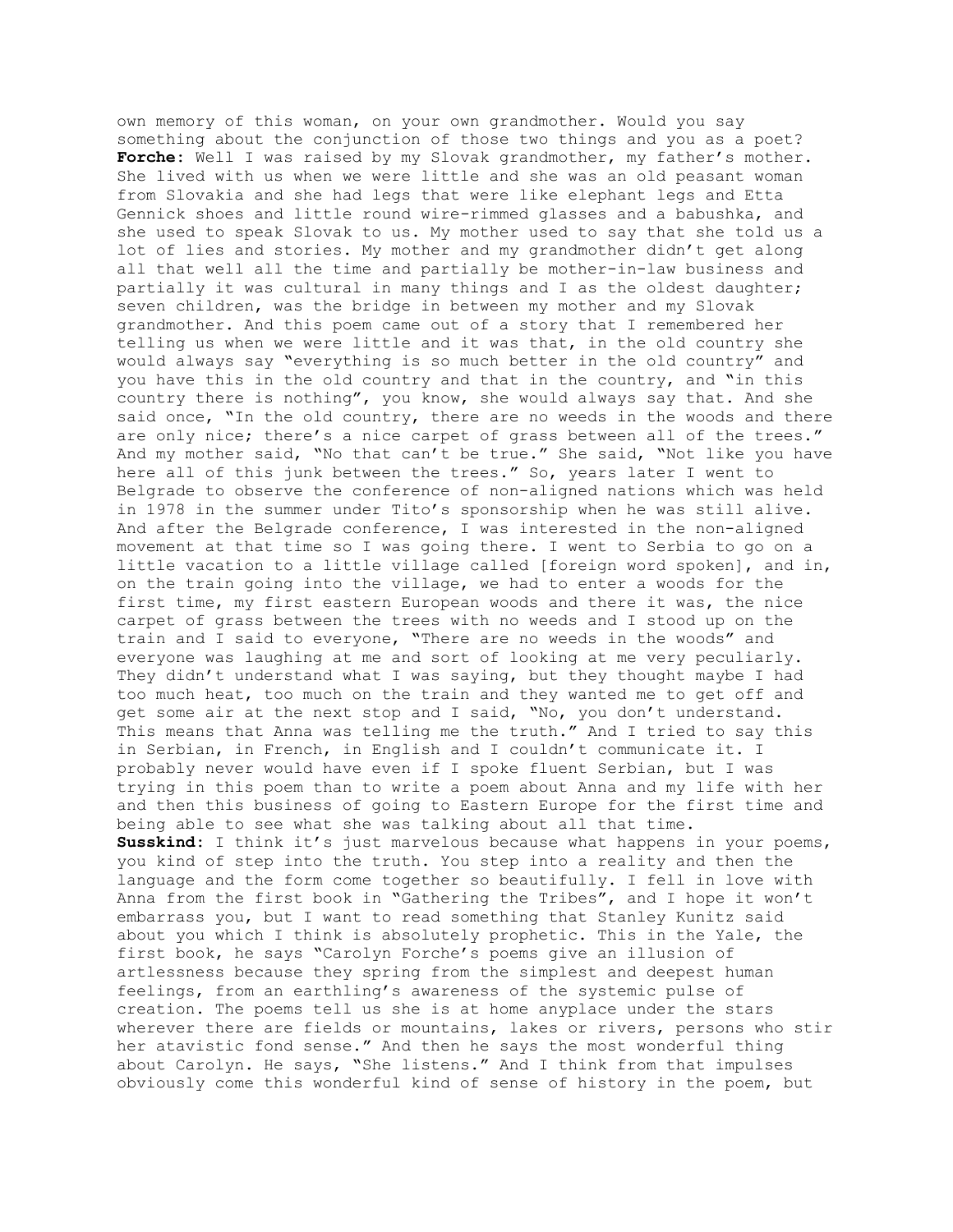also the sense of life and they just come together. I**'**m just delighted with that.

**Ruben:** You have written, for example in the American Poetry Review, memoirs that you**'**re not a political poet, you reject that kind of label even though you draw; your poetry draws on the experience of other cultures really including the first book dealing with American Indians. Would you say something about that, you say **"**I**'**m not a political poet., but for life that**'**s political.**"**

Forche: Yes, well I began to realize my poetry always reflected my experience and what my deepest obsessions and concerns were and it happened that, as I began working for Amnesty International and translating poetry and eventually going to Central America, that my deepest concerns were about Central America and particularly, about El Salvador; this tiny country that I was able to begin to learn about in an earlier stage and to watch the terrible tragedy of what**'**s occurred there. And so, I wrote out of that and they were really privately written as all the poems are, they occur in moments of great intimate resonance with experience and memory and they come really out of a need to get something on paper that will exhaust a particular emotional knot, almost loosen a knot or something to take an experience and render it on the page. This is what I felt. Now, when the poems began to be published and read, they were labeled immediately, **"**Well, this is political poetry**"** and **"**Isn**'**t this unusual, because it**'**s so political?**"** And I thought, well it must be that people think that if you write poetry which takes place in a country associated with political turmoil that that automatically makes it a political poem. Most people think of political poetry as in negative terms. They think of it as strident, polemical, argumentative, and really sort of flat and weak and aesthetically not very, very good, not very strong or resonant as language. For me, I began to puzzle about this idea of political and the label that is being applied, and I**'**ve realized, I**'**ve come to feel that all poetry in a sense is political and all language in a sense is political, because all of it arises, comes, is the product of a sensibility, a certain consciousness. And whatever, and this consciousness is shaped. None of us can escape this. We are shaped socially and historically and philosophically in terms of our time and our culture and our national, our identity in the world and so that whatever language we use and whatever subjects occur to us and whatever obsessions we cultivate or embrace, they will be reflected in the work. Now, those which uphold and celebrate what is perceived to be the status quo are never viewed as political. Only those which are in opposition or seem to look at the world slightly askew in different terms than is generally held to be the case say in this country, then you**'**ll have the label. So, because I**'**m talking about a different country and maybe a slightly different way of viewing the world and history on the society than I am political, and so be it, alright. But, I feel that in terms of the actual making of the poem, is absolutely the same as the making of a poem on any other subject for me.

**Susskind:** I think that**'**s a very important statement to make, because otherwise it kind of debases what a poem is, which is a totally audited, redefined transformation into an art form and I liked you**'**re definition of politics then, because it becomes all encompassing. It is not a statement merely about men and laws, but about your whole life; our whole life and I think we have to know that.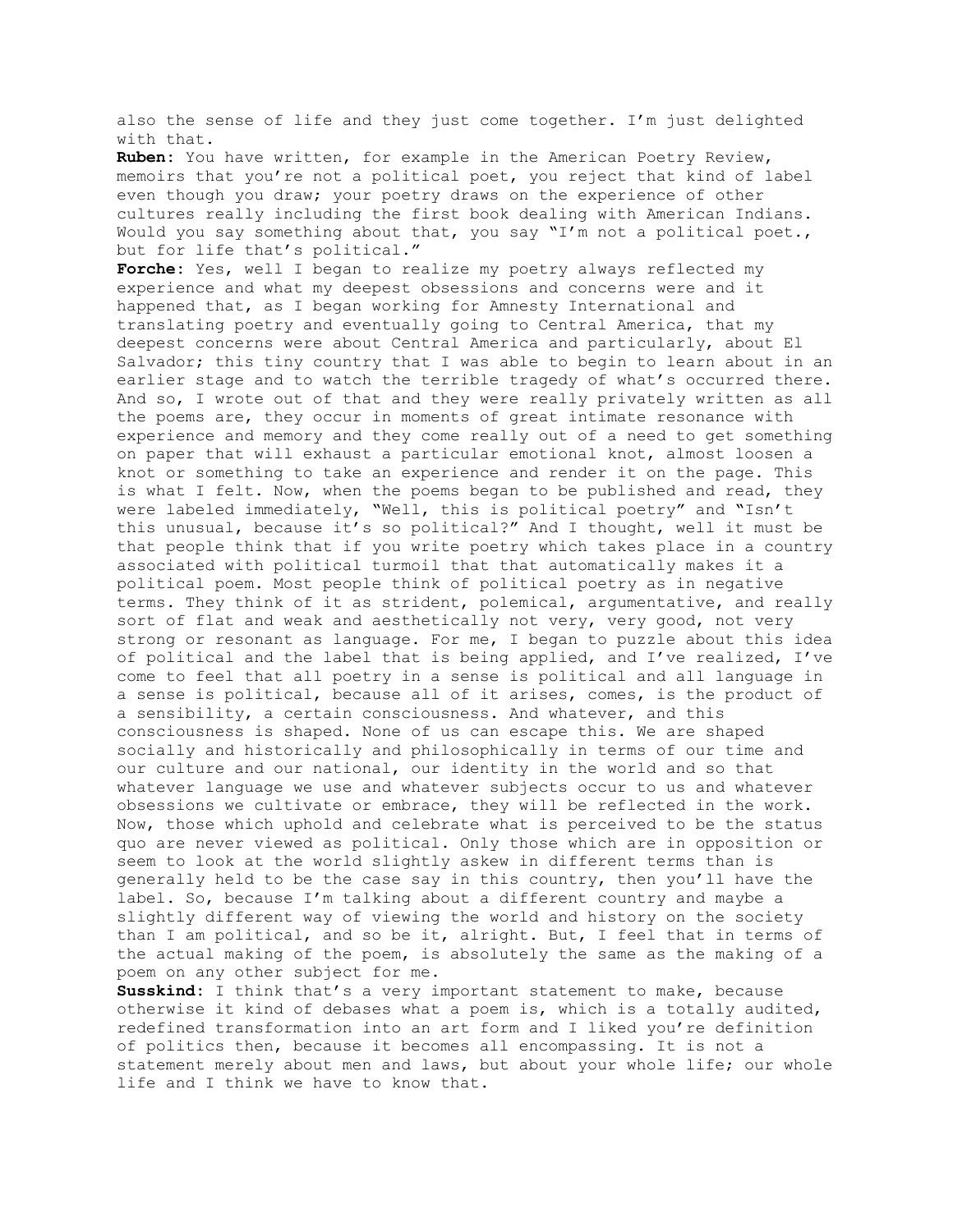**Ruben:** I would like to pursue that in terms of **"**The Country Between Us**"**, the making of that book. You were actually writing these during a very intense time which you have described elsewhere that you were in El Salvador, right? **Forche:** Yes. **Ruben:** Did you write other poems at that time? Did you find a love poem or a poem of a childhood memory that had nothing to do directly with the experiences of the day coming to you? One would imagine you might, but I**'**m wondering what they were. Forche: Yes, they were; the whole book was written really in those years, because I began to work with El Salvador and with Latin Americans exiled in Europe from about 1977 and the book was completed in 1991, so all of these poems arose out of what became my most serious concerns during those years. And so, I suppose that that there is something, there**'**s a relationship between all of these poems. There**'**s a poem in here for example that in a terrible reaction I had to the news that the registration for the draft was going to proceed, and I was walking around on a university campus thinking how different; how much things had changed since I myself was a student on a university campus during a period of draft and so it would depend on all of these things were related to each other. Many of these poems are love poems. **Ruben:** Yes. **Forche:** They**'**re not viewed that way, but they are. **Ruben:** Well they truly are, that**'**s true. **Forche:** So, they**'**re viewed as political because they**'**re about El Salvador. **Susskind:** I would like to have you read one of them **Ruben:** I would like to have you read the one you just referred to. **Forche:** Oh, **"**Selective Service**"** yeah. Well this is a poem that I was in, as a matter of fact, Charlottesville, Virginia and I had been appearing before high school classes giving poetry readings, and these students, I began to realize, that how much time had passed since I was a student and how young they were. Not only that, but that many; they were born after President Kennedy died or they were two or three years old when that occurred and so it was very strange for me, because I began to realize how young they were during the Vietnam War and how much they really didn**'**t know about it. And so, I thought well I need to write a poem for them that will be a letter from my generation to theirs, just as a little warning and a something. And they were always asking, you know, **"**What did you do? Were you a hippie? Were you against the war?**"** You know, so I wrote the **"**Selective Service**"** and it has in it that little game that children play in the snow where they spread their arms. **Susskind:** Oh yes they make angels. **Forche:** And legs and make angels. Yeah. **"**Selective Service**"**; We rise from the snow where we**'**ve lain on our backs and flown like children, from the imprint of perfect wings and cold gowns, and we stagger together winebreathed into town where our people are building their armies again, short years after body bags, after burnings. There is a man I**'**ve come to love after thirty, and we have our rituals of coffee, of airports, regret. After love we smoke and sleep with magazines, two shot glasses and the black and white collapse of hours. In what time do we live that it is too late to have children? In what place that we consider the various ways to leave? There is no list long enough for a selective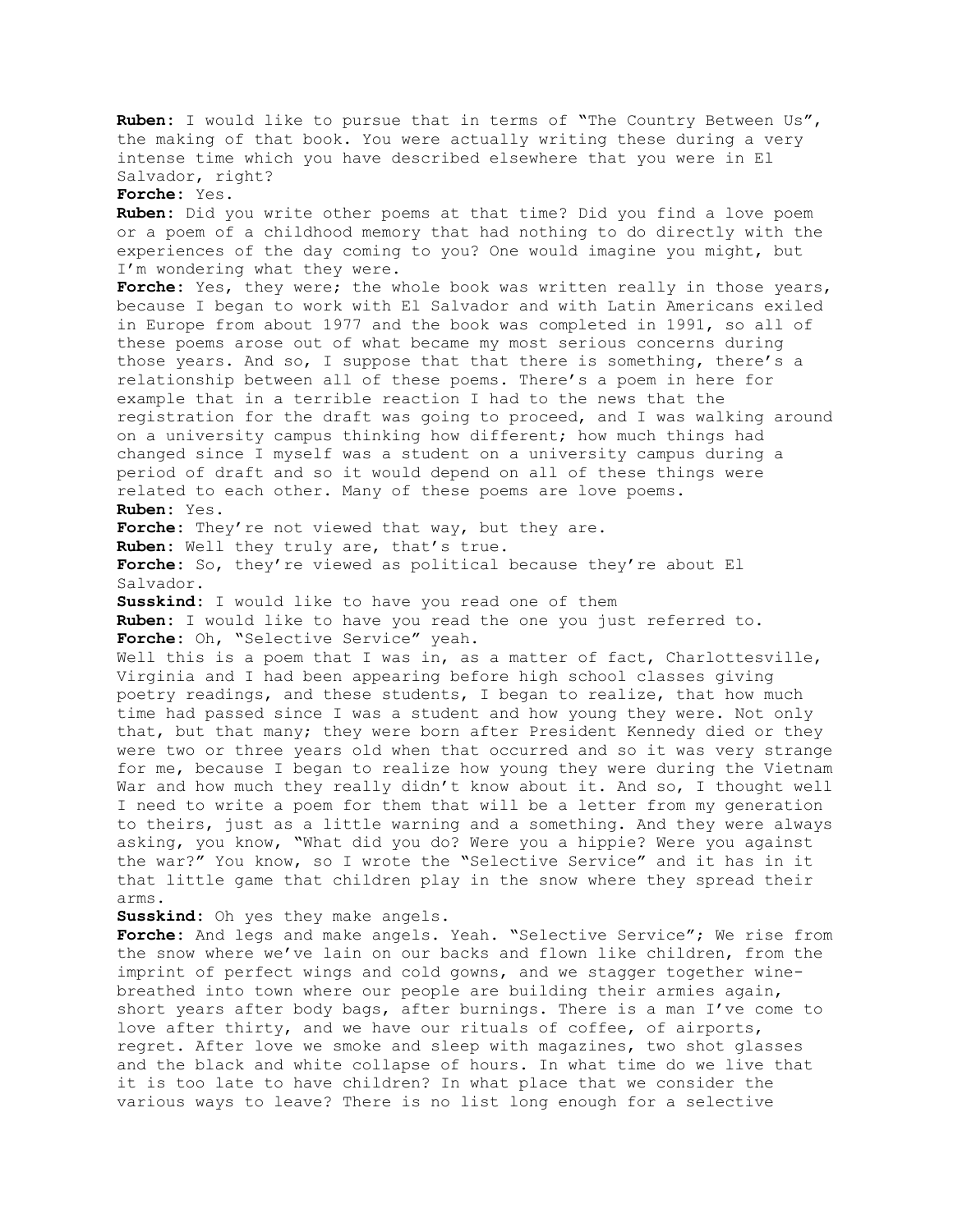service card shriveling under a match, the prison that comes of it, a flag in the wind eaten from its pole and boys sent back in trash bags. We**'**ll tell you. You were at that time learning fractions. We**'**ll tell you about fractions. Half of us are dead or quiet or lost. Let them speak for themselves. We lie down in the fields and leave behind the corpses of angels. **Ruben:** I**'**d like to go back to Anna and ask you about your own childhood growing up with what seven? **Forche:** Seven. **Ruben:** Kids in the family and a Slovak grandmother who,as you were describing her, rejected America in part of? **Forche:** Yes. I didn**'**t even know I was in the United States. **Susskind:** Really? **Ruben:** So, tell me about how you came to poetry. Were you just born, the first time you got ahold of a pencil and paper you were scribbling poems or what? **Forche:** Well no, but I did believe I had discovered a great; I discovered poetry at one part of my life, I thought that I was onto something. **Ruben:** How old were you when you came to this string of activity that has brought you here? Forche: Well, I read my first; I wrote my first poem when I was nine years old. I think I spent a lot of time playing with my mother**'**s Royal typewriter and writing, I talked to myself and told myself stories and sometimes I wrote them down. But the first poem was written a day we were snowed in in Michigan and there was no school and my mother was absolutely beside herself, because she had all of us home in the house for a whole day and the snow was blocking the front door, and we were all wining, **"**What can I do?**"** You know, we have nothing to do and my mother said to me, **"**Why don**'**t you write a poem.**"** So, I said **"**Well, what is a poem?**"** So she took her college book down from the shelf and she said, **"**This is iambic pentameter**"** and she explained to me how the beat works and the words and everything. **"**This is how you do it and you make these lines and you count these numbers of words and you rhyme the last words.**"** And she showed me the pattern. So, I sat down and wrote a poem about snow and that was the first one that I remember writing. And she was, I loved it. So, I began to do it as much as I could and I thought as I expanded the notion of what a poem could be I kept thinking that I was discovering these magical things, you know, that until I learned that there was a long history of poetry in the world. **Ruben:** Did you bring them to school? Were you able to bring to all your teachers? **Forche:** I went to a Catholic school for 12 years and we used to have to write paragraphs, topic sentence, three body sentences and a concluding sentence and very much of the time it was a description of something, and then also we were able to write poems, but the nuns believed from grades 6 to 10 that I was copying. **Susskind:** You were too precocious then. **Forche:** Well, they didn**'**t believe it was my own work and they thought, well she**'**s going home and copying or she**'**s memorizing and writing it in school from her memory or something, but you, they thought I was copying. So, in 10th grade a first nun believed that it was my own work. She never imagined otherwise. She just decided perhaps not to read my records that I was plagiarizing and she, she made an announcement. She had assigned a

writing project and she came in the next day and she said after she had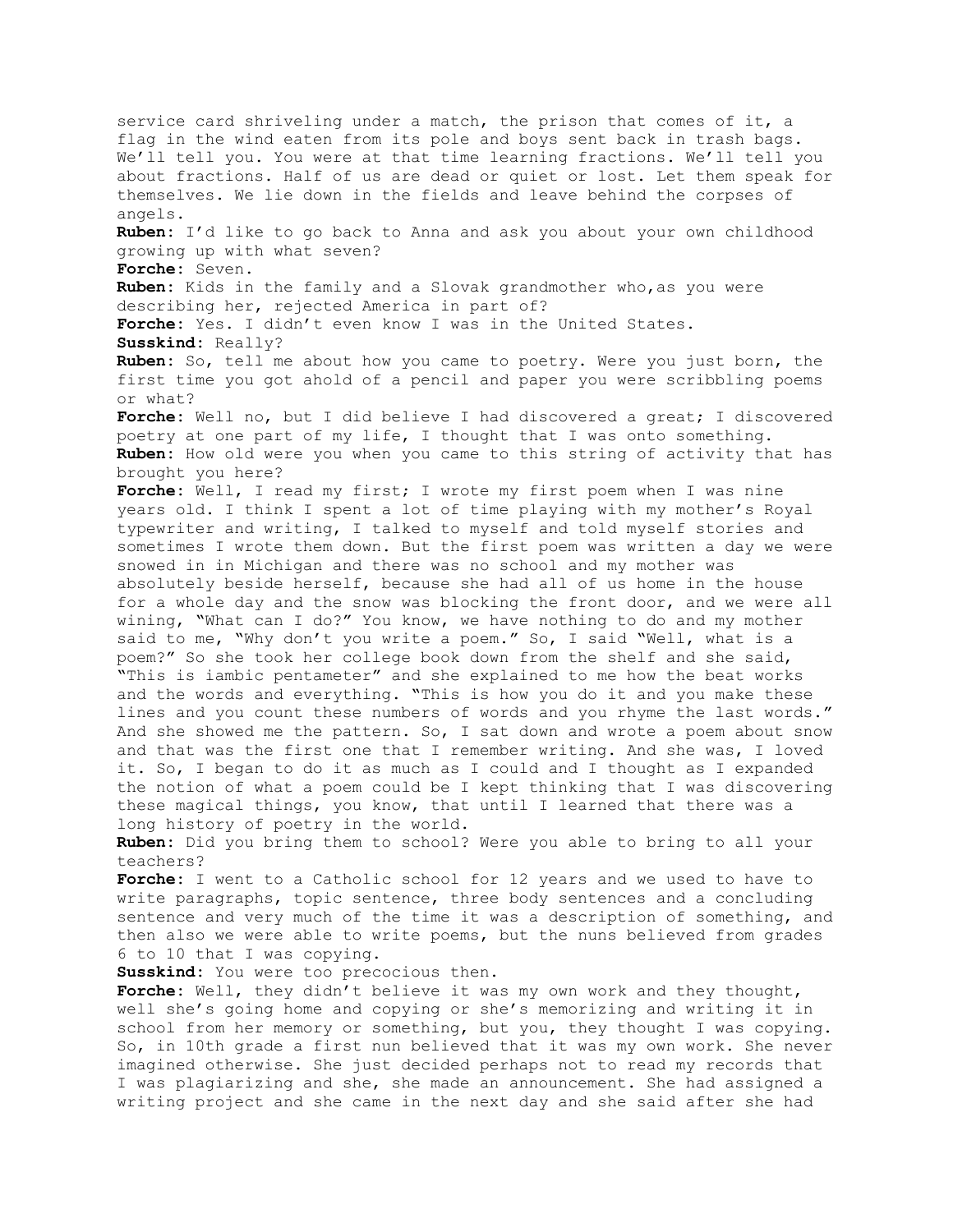picked up our papers and she said, **"**I would like one of these papers to be read aloud**"** and she made a great wonderful to-do about it and then I**'**m petrified I had to go up in front of the class and read this paper. And after that, you know, you got you know the class clown and the class this and class that and I got to be the class writer which, of course, wasn**'**t all the much currency in high school, but, but I had an identity then and someone who believed that it was my own, and it was someone who helped me to make it better.

**Susskind:** You have spoke about help and I**'**d like to say a few things about some of the early influences in college. **Forche:** Oh, Linda Wagner. **Susskind:** Yes.

Forche: Well, all of the, is in the time I went to the university opportunities for women were just beginning and it was still, I still believed and was told that I couldn**'**t be a physician for example and all of that, because I was a woman and I was sure to get pregnant and waste the education and so on. Well, there was one woman professor at Michigan State University, Dr. Linda Wagner and most of my teachers had been men in the university, almost all of them, but here was a woman professor and she was brilliant and she was very, she had children and she was married, but she was a professor. And for me that was something she was my teacher, she encouraged my work and my poetry and all of that, and she took in-hand, but more important, she showed me you know I can, I can do that I can do anything. And she was there to be the living embodiment of that. So, she helped me a lot.

**Susskind:** Does it skew you now that perhaps you yourself are becoming a role model for other people, particularly women who want to go out and start to investigate something other than their own skin, their own bodies and find out about this logic perception, this world? **Forche:** Well, I**'**ve been very concerned to emphasize to Americans in general that we have a mystification in our country of a political life, of foreign policy, of many areas and we think we can**'**t know the truth, and so we feel powerless, we feel that well we can**'**t, we really can**'**t know we have to believe what we read in the papers, or we have to believe what we**'**re told by our politicians because they know better; they have better access to information and not only that, but that we cannot possibly ever have even an approximation of an intelligent understanding, and so what I**'**ve been trying to encourage people to ask questions and to be demanding of their political figures and to demand a certain accountability and to believe that yes the can on a small scale in their own neighborhoods or on a larger scale get to the bottom of things more or less. And the only thing that makes me uncomfortable is when people believe that I can tell, just tell them the answer and that I know the answers, because I know many more questions than I know answers and I would rather people; I would rather have the effect of beginning of process, of encouraging people to begin the same process that was encouraged to me.

**Ruben:** A lot of this goes back to a very old idea that the poet**'**s function is to purify language. That**'**s what the poet does for society. Part of you going to Latin **"**America to El Salvador particularly was the notion that you were being invited as a poet because of respect, but I said Latin America because it**'**s just cultural, the respect for a poet as a public figure and, of course, we know we don**'**t have that in this country. East European writers in recent years have talked a lot about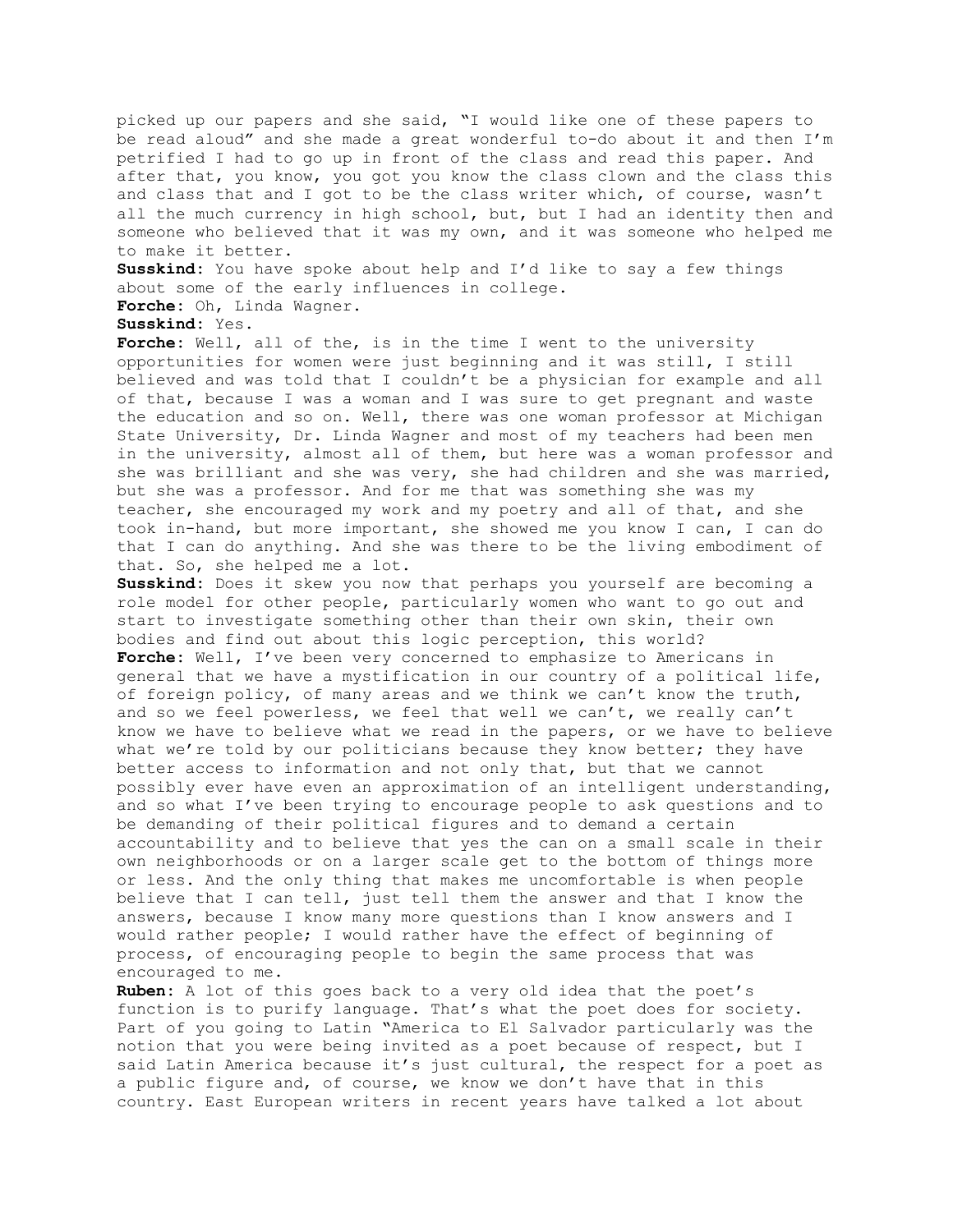that coming as exiles here and finding out that it**'**s a double-barreled kind of thing because they don**'**t have the impact they had at home or that they**'**re free. I wonder if you would say something about your own feeling for language and I**'**d like to ask you how you actually go about working, for example, do you say your poems aloud to yourself? Do you do many drafts? Do you have a reader you give them to? I mean, how do you confront the language itself?

Forche: Well, I have to be; I have to put myself in a certain state of mind to write poetry and it**'**s very special because it**'**s not, it**'**s reverie but it**'**s not really reverie, but it is a suspension of certain kinds of thinking. And I have to be in this state of mind and then to allow the greatest resonance, you know, between the accidents of what maybe we call the subconscious or whatever and what I can consciously be aware of and what I can remember that all of those things can be, can have a sort of equal play. Then I work, I work through many revisions and it**'**s a long process sometimes, a poem will be finished after three years and many different revisions and I begin to see it in emerge on the page and I don**'**t know exactly what it**'**s going to be until it**'**s finished. And, you know, it**'**s a process of discovering, in other words, I don**'**t begin with an idea **"**Well I**'**m going to write a poem about this and it**'**s going to be tonally, it**'**s going to be this way and it**'**s going to say these things, and it**'**s going to have this metaphorical structure anything.**"** I don**'**t know those things until it**'**s finished. I don**'**t know what I think until after I read what I**'**ve written is what some people have said and I believe that. And so, I work very much in the revision process and very intuitively in poetry. And I think that with, the language for me is something that I have to hear in the world all the time and studying other languages helps me too.

## **Susskind:** I was going to ask you that.

**Forche:** Yeah. Because it helps you with your ear, the rhythm, a sense of how languages function and how they are arrhythmic and also it expands your eagerness to try to make it, make it possible to say more in your own language, because you know what**'**s possible to say in another for example and so you try to find a way to say that in English and translation feeds into that process too of trying to expand what is possible to particularize in your own tongue.

**Susskind:** Yeah. I think you**'**ve worked that out very, very beautifully because as you hear the poems, they sound almost extemporaneous and yet each word fits so meticulously. It**'**s that kind of glove fit that you are conscious of any layering at all because it has become so much a part of you, and I think that**'**s what a poem or that**'**s what a poet hopes to achieve eventually that it will so be part of your speech, but it is not just ordinary speech, it is the heightened but the poetic speech. Forche: It has to seem inevitable.

**Susskind:** Exactly.

**Ruben:** Just to follow through, we said something about your own feeling for performance, someone who began at 8 or 9 writing sonnets. You said you**'**ve written sonnets for years yet last [inaudible]. **Forche:** Yes.

**Ruben:** What is your feeling for the language? Does it have an internal form? Do you feel that you're writing for example, as many poets selfsubconsciously do, American poetry, American language, American speech? **Forche:** Well I**'**m a very great admirer of Walt Whitman and Emily Dickinson whom I consider the sort of founders of our distinct American poetry.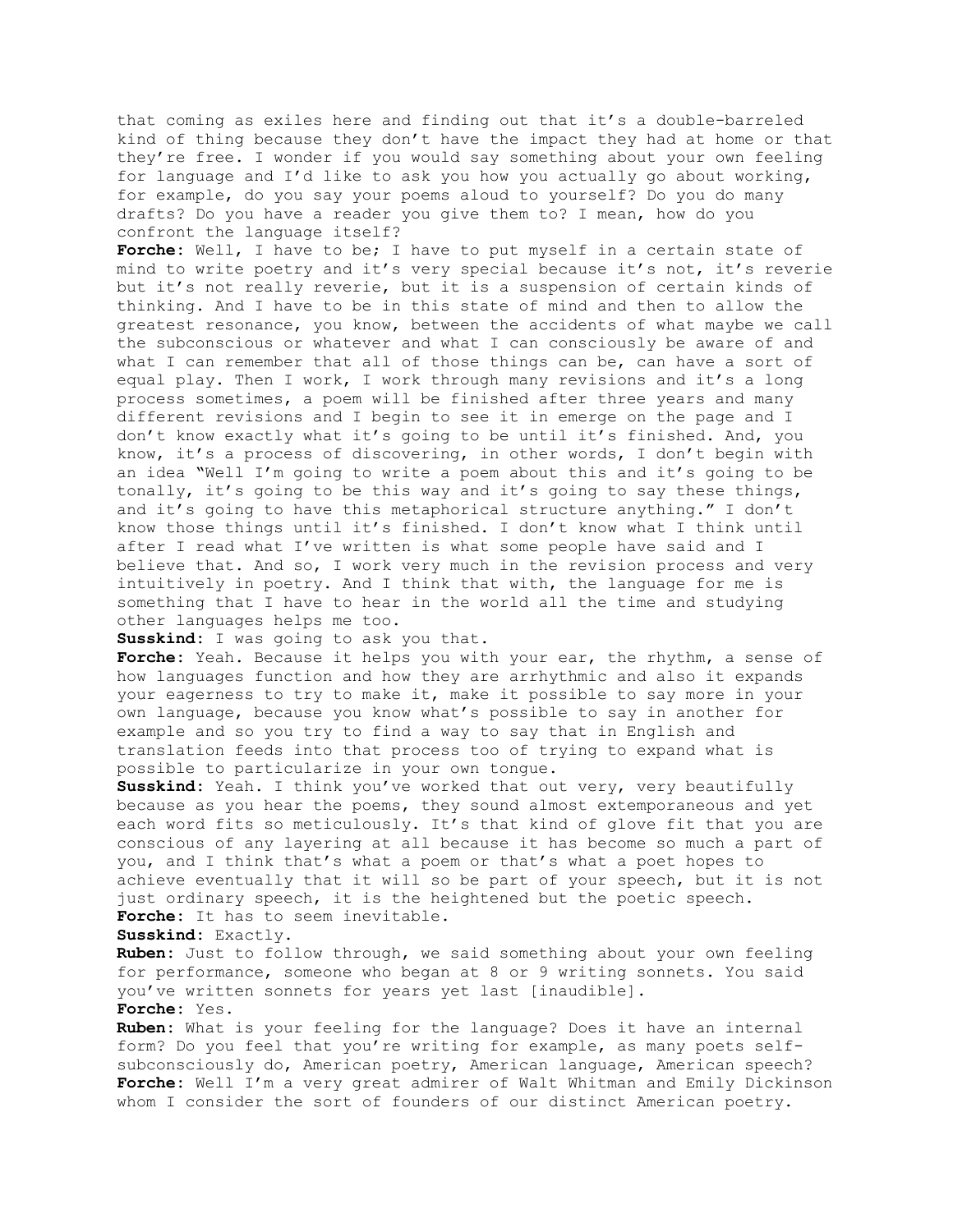## **Susskind:** She**'**s the mother of us all.

**Forche:** Yes. Well, I**'**m very interested in that work, in that democratic sense of language and in something distinctly American and what it is its narrative. I work in a lyrical narrative. And so that**'**s what I**'**m interested in. And I**'**m interested now in the relationship between a narrative poem and the story upon which it is based or from which it draws or the story which it suggests or creates. And how much of that story should actually be on the page and how much of what**'**s on the page can just be a condensation of it or a, or about the emotional implications of the story rather than the story itself and so that**'**s what I**'**m interested formerly in now. I have not worked in traditional form since I was very young, but I did it so much then that now I just trust my ear to give me my line. It**'**s something where you, you sort of train your ear and you begin, you can hear things. You can hear a rhythm in speech and once you train yourself to hear it, you can trust your own I think.

**Ruben:** Would you tell students generally that they should go through a stage of working in form as just what comes what**'**s necessary to you? **Forche:** I find that if either writing form or memorize poems written in form, if you memorize them and recite them all the time it schools your ear, as much as if you wrote them yourself. My students always memorize; they memorize a poem a week and usually it**'**s in form and then there is an accumulation of an idea of language and rhythm if they do that. And also, it delights them to accomplish memorizing. I mean, that it**'**s funny because we hated it in grade school, but they made me memorize long parts of Shakespeare and all of that, and I think that helped me. **Susskind:** And you still know them, I bet by heart.

**Forche:** Yes, oh yes. I could still launch into the whole list of a prepositions even, I mean, I know all sorts of lists and everything from memory and that**'**s good, because it trains your memory and it trains your sense of rhythm and language and everything all at the same time. So, I tell my students, **"**Look if you don**'**t want to write in form because you consider it of another period or whatever fine, be of your time in your work, but memorize the work of earlier periods.**"**

**Susskind:** And that does work.

**Forche:** Yes.

**Susskind:** Yes.

Forche: For me, for them it does. It seems to work and once they get over the notion, I tell them at first, **"**memorize three lines. You don**'**t have to do any more than that, three lines a week.**"** They begin to add-on themselves to it. And then finally I say, **"**Well it looks like you all are doing whole poems these days**"**, you know, and they sort of laugh you know and they begin to entertain each other with they**'**ve found and memorized. **Ruben:** Could I ask you, do you feel that you know the way poetry gets divided and subdivided, we have people that are being called **"**language poets**"** because they seem to concentrate on language and poets who deal with internal things, and it does seem sort of not only apolitical but sort of asocietal as if they**'**re just a poet engaging language. Do you feel anything like any kind of remorse or displeasure let alone other more severe judgment towards poets who turn away from social things and who focus on themselves confessional language poets and that kind of thing; how do you feel about that choice? Would you say to a student you must deal with the world that**'**s out there?